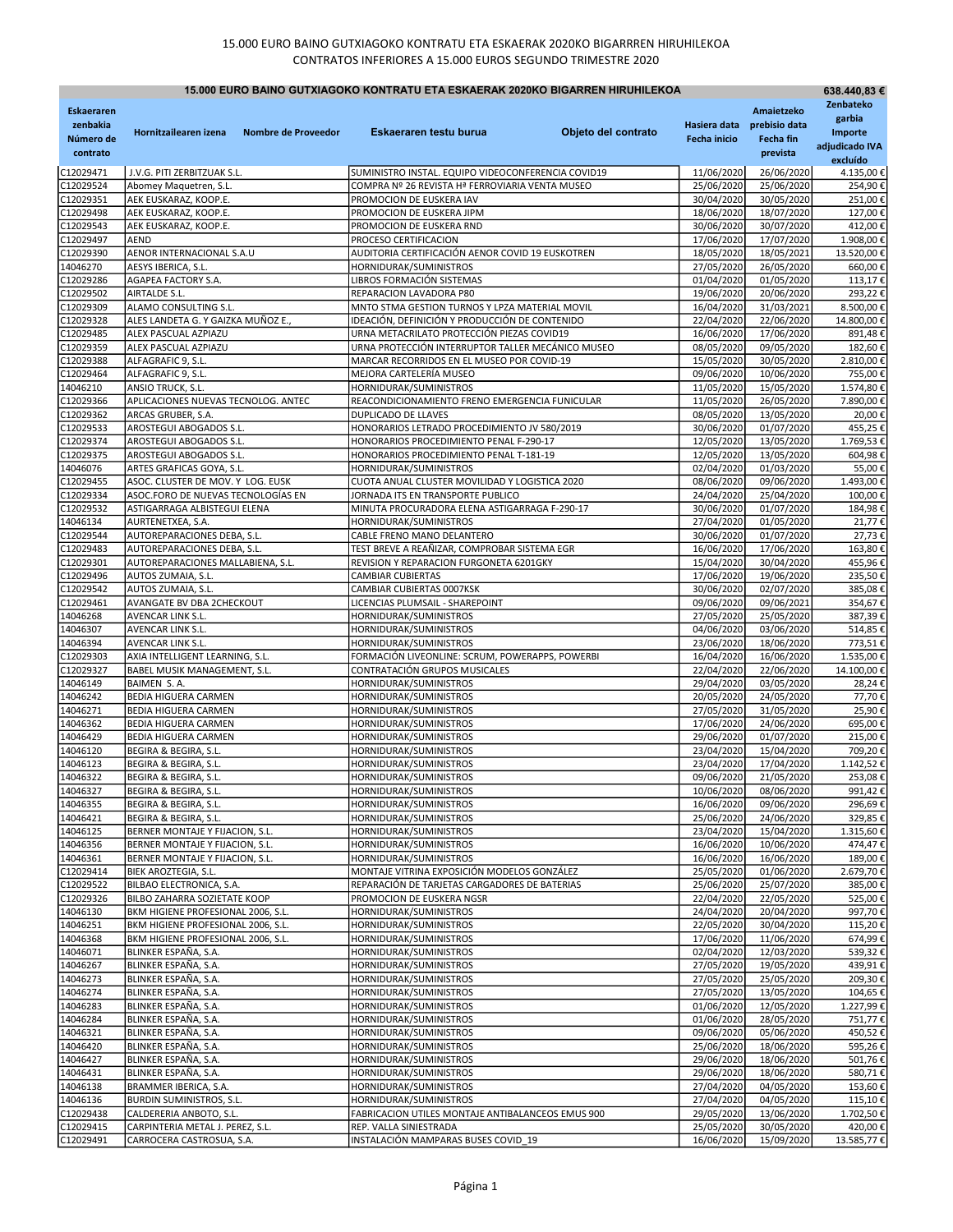| <b>Eskaeraren</b><br>zenbakia<br>Número de<br>contrato | Hornitzailearen izena<br>Nombre de Proveedor                               | Objeto del contrato<br>Eskaeraren testu burua                                                   | Hasiera data<br><b>Fecha inicio</b> | Amaietzeko<br>prebisio data<br>Fecha fin<br>prevista | Zenbateko<br>garbia<br>Importe<br>adjudicado IVA |
|--------------------------------------------------------|----------------------------------------------------------------------------|-------------------------------------------------------------------------------------------------|-------------------------------------|------------------------------------------------------|--------------------------------------------------|
|                                                        |                                                                            |                                                                                                 |                                     |                                                      | excluído                                         |
| 14046066<br>14046201                                   | CENTRO INDEPENDIENTE DE SUMINISTROS<br>CEPSA COMERCIAL PETROLEO, S.A.      | HORNIDURAK/SUMINISTROS<br>HORNIDURAK/SUMINISTROS                                                | 01/04/2020<br>08/05/2020            | 20/04/2020<br>08/05/2020                             | 8.380,00 €<br>3.529,00€                          |
| 14046202                                               | CEPSA COMERCIAL PETROLEO, S.A.                                             | HORNIDURAK/SUMINISTROS                                                                          | 08/05/2020                          | 08/05/2020                                           | 1.680,00€                                        |
| C12029469                                              | CERVIC, S.A.                                                               | ADQUISICIÓN PAPELERAS OFICINAS AMPLIACIÓN GASTEIZ                                               | 11/06/2020                          | 26/06/2020                                           | 528,10€                                          |
| C12029358                                              | CESPA GEST. RESIDUOS, S.A.U                                                | RETIRADA DE INERTES                                                                             | 08/05/2020                          | 08/06/2020                                           | 22,80€                                           |
| C12029357                                              | CESPA GEST. RESIDUOS, S.A.U                                                | RETIRADA DE MADERA                                                                              | 08/05/2020                          | 08/06/2020                                           | 151,20€                                          |
| C12029369                                              | <b>CLEAR ONE S.L</b>                                                       | SUMINISTRO LECTORES EMV UX 400 CONTACTLESS<br>REPARACIÓN DE TUBERIAS DE AIRE ACONDICIONADO      | 12/05/2020                          | 27/05/2020                                           | 396,00€                                          |
| C12029384<br>C12029505                                 | CLIMA NORTE, S. L.<br>CLIMATA-T S.L.                                       | MANTENIMIENTO CLIMATIZACION EDIF. OFIC.2020 ARASO                                               | 13/05/2020<br>19/06/2020            | 13/06/2020<br>19/06/2021                             | 4.788,60€<br>1.978,70€                           |
| 14046250                                               | COMERCIAL LEKU-ONA S.L.                                                    | HORNIDURAK/SUMINISTROS                                                                          | 22/05/2020                          | 21/05/2020                                           | 258,14€                                          |
| 14046258                                               | COMERCIAL LEKU-ONA S.L.                                                    | HORNIDURAK/SUMINISTROS                                                                          | 25/05/2020                          | 21/05/2020                                           | 258,14€                                          |
| C12029313                                              | COMUNICACIONES Y OCIO INTERAC, S.L.                                        | ADQUISICION DE 6 MONITORES DE 32" Y 6 PLAYER                                                    | 21/04/2020                          | 20/07/2020                                           | 12.303,00€                                       |
| C12029467                                              | COMUNICACIONES Y OCIO INTERAC, S.L.                                        | VINILADO DE PARADAS TRANVÍA COVID                                                               | 10/06/2020                          | 25/06/2020                                           | 3.472,00€                                        |
| C12029523<br>C12029391                                 | CONSTRUCCION Y AUX. DE FF.CC., S.A.<br>CONSTRUCCION Y AUX. DE FF.CC., S.A. | EXTRACCIÓN DE IMAGENES 1º TRIMESTRE 2020<br>IMPUESTO DE GASES FLUORADOS TALLER GASTIEZ          | 25/06/2020<br>18/05/2020            | 25/07/2020<br>19/05/2020                             | 621,50€<br>199,58€                               |
| C12029412                                              | CONSTRUCCION Y AUX. DE FF.CC., S.A.                                        | IMPUESTOS SOBRE GASES FLUORADOS A/A EMUS 900-950                                                | 25/05/2020                          | 09/06/2020                                           | 321,98€                                          |
| C12029421                                              | CONSTRUCCIONES BIZKARGI S.L                                                | CONSTRUCCIÓN Y MONTAJE DE CANALON Y CERRADURAS                                                  | 26/05/2020                          | 26/06/2020                                           | 2.275,00 €                                       |
| C12029433                                              | <b>CONSTRUCCIONES BIZKARGI S.L</b>                                         | REPARACIÓN DE COLUMNAS DE FOSOS EN COCHERAS                                                     | 29/05/2020                          | 29/06/2020                                           | 4.483,60 €                                       |
| C12029512                                              | CONTINENTAL AUTOMOTIVE SPAIN, S.A.                                         | ADQUISICION DE 2 LICENCIAS PARA ACTUALIZ LLAVES                                                 | 23/06/2020                          | 28/06/2020                                           | 118,50€                                          |
| C12029449<br>C12029322                                 | CONTINENTAL AUTOMOTIVE SPAIN, S.A.<br>CONTINENTAL AUTOMOTIVE SPAIN, S.A.   | ADQUISICIÓN LLAVES DESCARGA TACOGRAFOS<br>RENOVACIÓN LICENCIA SERVICIO TIS WEB                  | 03/06/2020<br>21/04/2020            | 03/08/2020<br>21/04/2021                             | 924,00€<br>1.135,44 €                            |
| C12029481                                              | CONTROIL, CONTROL DE FUGAS EN TANQU                                        | BAJA DEPOSITO GASOIL CALEFACCION TALLER DURANGO                                                 | 16/06/2020                          | 21/06/2020                                           | 5.075,00€                                        |
| 14046104                                               | CROVI SERVICIOS Y SUMINISTROS AL MA                                        | HORNIDURAK/SUMINISTROS                                                                          | 20/04/2020                          | 14/04/2020                                           | 403,92€                                          |
| 14046124                                               | CROVI SERVICIOS Y SUMINISTROS AL MA                                        | HORNIDURAK/SUMINISTROS                                                                          | 23/04/2020                          | 20/04/2020                                           | 148,25€                                          |
| 14046169                                               | CROVI SERVICIOS Y SUMINISTROS AL MA                                        | HORNIDURAK/SUMINISTROS                                                                          | 30/04/2020                          | 30/03/2020                                           | 285,86€                                          |
| 14046426                                               | CROVI SERVICIOS Y SUMINISTROS AL MA                                        | HORNIDURAK/SUMINISTROS                                                                          | 26/06/2020                          | 19/06/2020                                           | 640,08€                                          |
| C12029407<br>C12029442                                 | CRUZ ROJA ESPAÑOLA<br>CRUZA MANTENIMIENTO, S.L.                            | MEDICION TEMPERATURAS VITORIA-GASTEIZ COVID-19<br>1º SEMESTRE MNTO CALEFAC HASTA CAMBIO CALDERA | 20/05/2020<br>02/06/2020            | 19/06/2020<br>07/06/2020                             | 14.736,72€<br>344,21€                            |
| C12029333                                              | CRUZA SUCESORES, S.L.                                                      | GESTION BAJA INDUSTRIA QUEMADORES CALEFAC.                                                      | 24/04/2020                          | 05/05/2020                                           | 226,43€                                          |
| 14046312                                               | DATACOL HISPANIA - I. FIJ. TECNICA                                         | HORNIDURAK/SUMINISTROS                                                                          | 05/06/2020                          | 03/06/2020                                           | 701,90€                                          |
| 14046387                                               | DATACOL HISPANIA - I. FIJ. TECNICA                                         | HORNIDURAK/SUMINISTROS                                                                          | 19/06/2020                          | 03/03/2020                                           | 433,90€                                          |
| C12029387                                              | DEIKA, S.A.                                                                | COMPRA TRANSPORTE COLOCACIÓN ELEMENTOS COVID-19                                                 | 15/05/2020                          | 18/05/2020                                           | 2.083,17€                                        |
| C12029431                                              | DEIKA, S.A.                                                                | COMPRA, TRANSP., COLOCACIÓN URGENTE COVID-19                                                    | 28/05/2020                          | 01/06/2020                                           | 3.514,20€                                        |
| C12029302<br>C12029305                                 | DEIKA, S.A.<br>DEIKA, S.A.                                                 | PRODUCTOS DESINFECTANTES COVID-19<br>RECOGIDA MASCARILLAS COVID-19                              | 16/04/2020<br>16/04/2020            | 17/04/2020<br>17/04/2020                             | 877,08€<br>475,00€                               |
| C12029454                                              | DEIKA, S.A.                                                                | RECOGIDA Y DEPÓSITO MATERIAL ESTACIONES COVID-19                                                | 08/06/2020                          | 10/06/2020                                           | 653,00€                                          |
| C12029348                                              | DEIKA, S.A.                                                                | RECOGIDA Y DISTRIBUCIÓN MASCARILLAS COVID-19                                                    | 28/04/2020                          | 29/04/2020                                           | 395,00€                                          |
| C12029338                                              | DEIKA, S.A.                                                                | ROTULACION DE AUTOBUSES TRASNPORTE SANITARIOS COVID-19                                          | 27/04/2020                          | 02/05/2020                                           | 2.005,00€                                        |
| C12029519                                              | DEIKA, S.A.                                                                | SEÑALIZACIÓN OFICINA ATXURI MOTIVO COVID-19                                                     | 24/06/2020                          | 01/07/2020                                           | 5.830,70€                                        |
| C12029335                                              | DELL COMPUTER S.A.                                                         | <b>BATERÍA PORTÁTIL</b>                                                                         | 24/04/2020                          | 24/05/2020                                           | 50,43€                                           |
| C12029535<br>14046279                                  | DELTAVI, S.A.<br><b>DENAROT ROTULOS</b>                                    | REVISIÓN ANUAL E INSPECCIÓN ITV FURGONETA 6180GKY<br>HORNIDURAK/SUMINISTROS                     | 30/06/2020<br>29/05/2020            | 30/08/2020<br>05/06/2020                             | 579,42€<br>15,80€                                |
| C12029406                                              | DENIOS, S.L.                                                               | KIT EMERGENCIA MEDIOAMBIENTAL PLAN AUTOPROTECCION                                               | 20/05/2020                          | 04/06/2020                                           | 298,86€                                          |
| C12029508                                              | DIPEEM BUSINESS GROUP, S.L.                                                | REPARTO FLYERS, LONA, BICICLETA TRANVÍA GASTEIZ                                                 | 22/06/2020                          | 22/07/2020                                           | 3.650,02€                                        |
| C12029520                                              | DISEÑO INTERIORISMO INFORMATICA OFI                                        | 6 PANTALLAS PROTECCION ENTRE MESAS (CORONAVIRUS)                                                | 24/06/2020                          | 09/07/2020                                           | 654,95€                                          |
| C12029462                                              | DISEÑO INTERIORISMO INFORMATICA OFI                                        | PANTALLAS PROTECCION ENTRE MESAS (CORONAVIRUS)                                                  | 09/06/2020                          | 24/06/2020                                           | 1.098,00€                                        |
| C12029547                                              | DISEÑO INTERIORISMO INFORMATICA OFI                                        | SUMINISTRO EQUIPAMIENTOS ASEOS GASTEIZ                                                          | 30/06/2020                          | 15/07/2020                                           | 73,59€                                           |
| 14046218<br>14046135                                   | DISTRIBUCIONES Y SUMINISTROS ALAVA,<br>DISTRIBUIDORA COMERCIAL DEL NORTE,  | HORNIDURAK/SUMINISTROS<br>HORNIDURAK/SUMINISTROS                                                | 13/05/2020<br>27/04/2020            | 13/05/2020<br>30/04/2020                             | 360,00€<br>60,16€                                |
| 14046257                                               | DL. DISTRIBUCIONES LOPETEGI, S.L.                                          | HORNIDURAK/SUMINISTROS                                                                          | 25/05/2020                          | 20/05/2020                                           | 406,20€                                          |
| C12029434                                              | DOMINGO AZPIRI, S.A.                                                       | MANGUERA Y RACORES PARA AGUAS PLUVIALES LAVADERO                                                | 29/05/2020                          | 13/06/2020                                           | 554,55€                                          |
| C12029370                                              | DORMAKABA ESPAÑA S.A.                                                      | SUMINISTRO DE LLAVES PARA INVERSORES                                                            | 12/05/2020                          | 12/06/2020                                           | 567,84€                                          |
| C12029363                                              | EATON INDUSTRIES (Spain), S.L.                                             | MANTENIMIENTO 2020 SAI DE LEBARIO                                                               | 11/05/2020                          | 11/05/2021                                           | 1.600,00€                                        |
| C12029364                                              | EATON INDUSTRIES (Spain), S.L.                                             | MANTENIMIENTO SAE CPD GASTEIZ Nº325000074<br>SERVICIOS CAU                                      | 11/05/2020<br>20/05/2020            | 10/06/2020                                           | 827,00€                                          |
| C12029410<br>C12029476                                 | ECONOCOM SERVICIOS, S.A.<br>E-COORDINA DIGITAL KNOWLEDGE SL                | CREACION Y DESARROLLO CURSO ONLINE COVID EUSKOTREN                                              | 12/06/2020                          | 20/06/2020<br>12/07/2020                             | 7.658,17€<br>1.800,00€                           |
| C12029552                                              | EDICIONES FRANCIS LEFEBVRE, S.A.                                           | MEMENTO CONTRATACION PUBLICA ABOGACIA 2020                                                      | 30/06/2020                          | 30/07/2020                                           | 126,49€                                          |
| C12029377                                              | EDP COMERCIALIZADORA, S.A.U.                                               | SUMINISTRO GAS NATURAL (JUNIO 2020)                                                             | 12/05/2020                          | 12/06/2020                                           | 1.100,00€                                        |
| 14046133                                               | EGUIBER SUMINISTROS INDUSTRIALES, S                                        | HORNIDURAK/SUMINISTROS                                                                          | 27/04/2020                          | 12/05/2020                                           | 412,44€                                          |
| 14046170                                               | EGUIBER SUMINISTROS INDUSTRIALES, S                                        | HORNIDURAK/SUMINISTROS                                                                          | 30/04/2020                          | 10/05/2020                                           | 262,64€                                          |
| 14046331<br>14046234                                   | EGUIBER SUMINISTROS INDUSTRIALES, S<br>EKINSA EQUIPAMIENTO INSTITUCIONAL,  | HORNIDURAK/SUMINISTROS<br>BOTA SEGURIDAD SILEX TOTALE S3 T. 41 PEDIDO 06.03.                    | 10/06/2020                          | 20/06/2020                                           | 161,50€                                          |
| 14046131                                               | ELECTRICIDAD N. OSES, S.A.                                                 | HORNIDURAK/SUMINISTROS                                                                          | 19/05/2020<br>27/04/2020            | 06/03/2020<br>30/04/2020                             | 35,39€<br>100,22€                                |
| 14046266                                               | ELECTRICIDAD N. OSES, S.A.                                                 | HORNIDURAK/SUMINISTROS                                                                          | 27/05/2020                          | 29/05/2020                                           | 58,00€                                           |
| 14046243                                               | ELECTRO VIZCAYA, S.A.L.                                                    | ECORAE RD208-05;ECOPILA RD106-08 0,26X3=0,78                                                    | 20/05/2020                          | 27/05/2020                                           | 181,56€                                          |
| 14046316                                               | ELECTRO VIZCAYA, S.A.L.                                                    | HORNIDURAK/SUMINISTROS                                                                          | 08/06/2020                          | 09/06/2020                                           | 83,74€                                           |
| 14046317                                               | ELECTRO VIZCAYA, S.A.L.                                                    | HORNIDURAK/SUMINISTROS                                                                          | 08/06/2020                          | 15/06/2020                                           | 195,64€                                          |
| 14046177<br>14046209                                   | ELECTRO VIZCAYA, S.A.L.<br>ELECTRO VIZCAYA, S.A.L.                         | HORNIDURAK/SUMINISTROS<br>HORNIDURAK/SUMINISTROS                                                | 05/05/2020<br>11/05/2020            | 06/05/2020<br>18/05/2020                             | 195,64€<br>223,69€                               |
| C12029440                                              | ELENA IZETA OSTOLAZA                                                       | MANTENIMIENTO COLECCIÓN DE RELOJES DEL MUSEO 2020                                               | 01/06/2020                          | 14/01/2021                                           | 5.870,00€                                        |
| C12029506                                              | ELETXO ASESORES SL                                                         | SERVICIOS TÉCNICOS COMUNICACIÓN DIGITAL                                                         | 22/06/2020                          | 22/11/2020                                           | 12.490,00€                                       |
| 14046065                                               | ELISUM COMERCIALIZADORA, S.L.U.                                            | HORNIDURAK/SUMINISTROS                                                                          | 01/04/2020                          | 01/04/2020                                           | 238,00€                                          |
| 14046107                                               | ELISUM COMERCIALIZADORA, S.L.U.                                            | HORNIDURAK/SUMINISTROS                                                                          | 20/04/2020                          | 27/04/2020                                           | 316,40€                                          |
| 14046109                                               | ELISUM COMERCIALIZADORA, S.L.U.                                            | HORNIDURAK/SUMINISTROS                                                                          | 21/04/2020                          | 24/04/2020                                           | 158,20€                                          |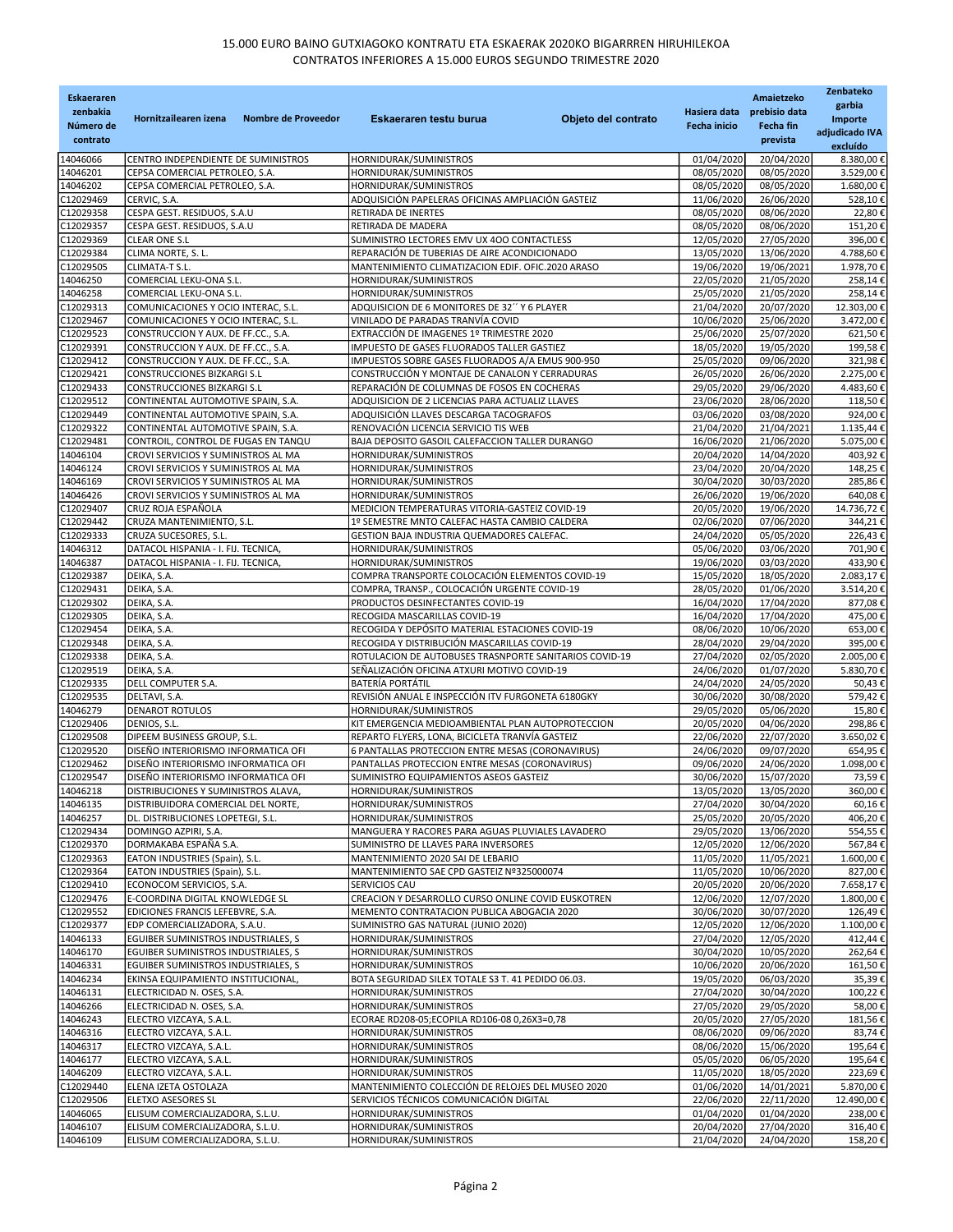| <b>Eskaeraren</b>      |                                                                         |                                                                                              |                          | Amaietzeko               | Zenbateko               |
|------------------------|-------------------------------------------------------------------------|----------------------------------------------------------------------------------------------|--------------------------|--------------------------|-------------------------|
| zenbakia               | Hornitzailearen izena<br>Nombre de Proveedor                            | Objeto del contrato<br>Eskaeraren testu burua                                                | Hasiera data             | prebisio data            | garbia<br>Importe       |
| Número de              |                                                                         |                                                                                              | <b>Fecha inicio</b>      | Fecha fin                | adjudicado IVA          |
| contrato               |                                                                         |                                                                                              |                          | prevista                 | excluído                |
| 14046413<br>C12029447  | ENAUTO D.T.L., S.A.<br>ENEGAS, S.A.                                     | HORNIDURAK/SUMINISTROS<br>MANOMETRO Y VENTOMETRO COLOCADOS EN SALA CALDERAS                  | 23/06/2020<br>03/06/2020 | 18/06/2020<br>08/06/2020 | 160,40€<br>109,08€      |
| C12029548              | ENEGAS, S. A.                                                           | MNTO. INSTALACIÓN GAS NATURAL LEIOA 2020                                                     | 30/06/2020               | 30/06/2021               | 767,34€                 |
| C12029350              | ENVISER SERVICIOS MEDIO AMBIENTALES                                     | DESINFECCIÓN PARADAS TRANVÍA BILBAO                                                          | 30/04/2020               | 01/05/2020               | 1.409,70€               |
| C12029289              | ERAKUS ARQUITECTURA DE INTERIORES S                                     | STAND PARA GO MOBILITY                                                                       | 03/04/2020               | 03/07/2020               | 12.732,00€              |
| C12029448              | EREA REFORMAS 2004 S.L.                                                 | CONSTRUIR MURO EN PARED COCHERAS LEIOA                                                       | 03/06/2020               | 03/08/2020               | 7.150,00€               |
| C12029368<br>14046101  | EREA REFORMAS 2004 S.L.<br>ESPAÑOLA PROD.QUIMICOS INDUSTRIALES          | REPARAR CASETA AZKORRI<br>HORNIDURAK/SUMINISTROS                                             | 11/05/2020<br>20/04/2020 | 13/05/2020<br>15/04/2020 | 880,00€<br>632,58€      |
| 14046111               | ESPAÑOLA PROD.QUIMICOS INDUSTRIALES                                     | HORNIDURAK/SUMINISTROS                                                                       | 22/04/2020               | 06/03/2020               | 364,08€                 |
| 14046357               | ESPAÑOLA PROD.QUIMICOS INDUSTRIALES                                     | HORNIDURAK/SUMINISTROS                                                                       | 16/06/2020               | 12/06/2020               | 844,44€                 |
| C12029383              | ESPECIALIDADES ELECTR.LAUSAN S.A.U.                                     | LICENCIA KTS TRUCK                                                                           | 13/05/2020               | 13/05/2023               | 4.315,00 €              |
| C12029288<br>C12029475 | ESPIRAL MICROSISTEMAS S.L.<br>ESTUDIO DOBLE BILBAO, S.L.                | LICENCIAS TÉCNICOS REMOTOS PROACTIVANET<br>POSTER RESIDUOS COVID-19                          | 01/04/2020<br>12/06/2020 | 01/07/2020<br>27/06/2020 | 300,00€<br>420,00€      |
| 14046412               | <b>ESTUDIO GRAFICO CREADOS</b>                                          | HORNIDURAK/SUMINISTROS                                                                       | 23/06/2020               | 17/06/2020               | 150,00€                 |
| C12029456              | EUSKALIT-FUNDACION VASCA FOMENTO CA                                     | CUOTA EUSKALIT 2020                                                                          | 08/06/2020               | 08/06/2021               | 1.125,00€               |
| C12029296              | FACEBOOK IRELAND LIMITED                                                | PUBLICIDAD CAMPAÑA COVID-19 FACEBOOK                                                         | 15/04/2020               | 14/05/2020               | 798,39€                 |
| C12029540<br>14046085  | FACTOR IDEAS INTEGRAL SERVICES, S.L<br>FAIVELEY TRANSPORT IBERICA, S.A. | EVOLUCIÓN HERRAM CALCULO CO2 Y ADAP UNIFIKAS<br>HORNIDURAK/SUMINISTROS                       | 30/06/2020<br>06/04/2020 | 30/11/2020<br>03/09/2020 | 7.939,00€<br>495,00€    |
| C12029470              | FASTON, AUDIOVISUALES Y COMUNICACIO                                     | MONITOR INTERACTIVO + SOPORTE RUEDAS AULA GASTEIZ                                            | 11/06/2020               | 16/06/2020               | 2.754,00€               |
| 14046137               | FINANZAUTO, S.A.                                                        | HORNIDURAK/SUMINISTROS                                                                       | 27/04/2020               | 01/05/2020               | 374,84€                 |
| C12029430              | FINANZAUTO, S.A.                                                        | REVISION 500 HORAS DIESEL LOCOMOTORA TD-2001                                                 | 28/05/2020               | 12/06/2020               | 2.866,21€               |
| C12029307              | FINANZAUTO, S.A.                                                        | REVISION DE 1000 HORAS DE LOCOMOTORA TD2012                                                  | 16/04/2020               | 01/05/2020               | 3.117,21€               |
| C12029452<br>C12029385 | FOJANSA MANTENIMIENTO, S.L.<br>FONTANERIA MEZGO, S.L.                   | MANTENIMIENTO ACS Y FONTANERIA ARASO 2020<br>MNT. INSTALACIONES LEIOA, GETXO Y USANSOLO 2020 | 04/06/2020<br>13/05/2020 | 04/06/2021<br>13/05/2021 | 1.940,00€<br>5.000,00€  |
| C12029413              | FONTANERIA MEZGO, S.L.                                                  | REP. CISTERNA WC VESTUARIO FEMENINO DE CONTRATAS                                             | 25/05/2020               | 09/06/2020               | 128,41€                 |
| C12029361              | FUNDAC. CULTURAL PRIVADA AURTEN BAI                                     | PROMOCION DE EUSKERA IRA                                                                     | 08/05/2020               | 08/06/2020               | 246,00€                 |
| C12029458              | FUNDACIÓN EDE-EDE FUNDAZIOA                                             | PROGRAMA LIDERAZGO PROFUNDIZACIÓN (90 HORAS)                                                 | 09/06/2020               | 09/11/2020               | 500,00€                 |
| C12029314              | FUNDACION TECNALIA RESEARCH&INNOVAT                                     | ESTUDIO VIDA RODAMIENTOS MOTORES TRACCIÓNS S900                                              | 21/04/2020               | 21/04/2021               | 4.500,00€               |
| 14046079<br>C12029425  | <b>FUSTIER S.A.</b><br><b>GARSANSIANOR S.L.</b>                         | HORNIDURAK/SUMINISTROS<br>MNTO. ANUAL 2020 LINEAS DE VIDA DE LUTXANA                         | 03/04/2020<br>27/05/2020 | 03/04/2020<br>27/05/2021 | 5.340,00€<br>1.075,20€  |
| C12029511              | GARSANSIANOR S.L.                                                       | RETIRADA DE PLACA DE COCHERAS EN LA RIA                                                      | 23/06/2020               | 23/07/2020               | 238,84€                 |
| C12029365              | <b>GARSANSIANOR S.L.</b>                                                | REVISAR LINEAS DE VIDA ZUMAIA                                                                | 11/05/2020               | 11/05/2021               | 820,09€                 |
| C12029501              | GARSANSIANOR S.L.                                                       | SUMINISTRAR E INSTALAR SISTEMA HORIZONTAL DE POELA                                           | 19/06/2020               | 20/06/2020               | 265,72€                 |
| C12029376<br>14046365  | <b>GARSANSIANOR S.L.</b><br>GASKA GARBITASUNA HIGIENE SL                | SUMINISTROS E INSTALACION DE SISTEMA HORIZONTAL<br>HORNIDURAK/SUMINISTROS                    | 12/05/2020<br>17/06/2020 | 17/05/2020<br>25/06/2020 | 265,72€<br>700,78€      |
| 14046275               | GASKA GARBITASUNA HIGIENE SL                                            | HORNIDURAK/SUMINISTROS                                                                       | 27/05/2020               | 20/06/2020               | 5.782,50€               |
| 14046424               | GASKA GARBITASUNA HIGIENE SL                                            | HORNIDURAK/SUMINISTROS                                                                       | 25/06/2020               | 29/06/2020               | 36,34€                  |
| 14046338               | GASKA GARBITASUNA HIGIENE SL                                            | HORNIDURAK/SUMINISTROS                                                                       | 12/06/2020               | 23/06/2020               | 37,68€                  |
| 14046352               | GASKA GARBITASUNA HIGIENE SL                                            | HORNIDURAK/SUMINISTROS                                                                       | 15/06/2020               | 19/06/2020               | 170,46€                 |
| 14046353<br>14046354   | GASKA GARBITASUNA HIGIENE SL<br>GASKA GARBITASUNA HIGIENE SL            | HORNIDURAK/SUMINISTROS<br>HORNIDURAK/SUMINISTROS                                             | 15/06/2020<br>15/06/2020 | 19/06/2020<br>19/06/2020 | 151,52€<br>113,64€      |
| 14046119               | GASYSOLD S.L.U.                                                         | HORNIDURAK/SUMINISTROS                                                                       | 23/04/2020               | 20/04/2020               | 1.232,64€               |
| 14046142               | GASYSOLD S.L.U.                                                         | HORNIDURAK/SUMINISTROS                                                                       | 28/04/2020               | 27/04/2020               | 1.841,74€               |
| 14046299               | GASYSOLD S.L.U.                                                         | HORNIDURAK/SUMINISTROS                                                                       | 02/06/2020               | 14/05/2020               | 358,20€                 |
| 14046358               | GASYSOLD S.L.U.                                                         | HORNIDURAK/SUMINISTROS<br>GRANALLAR CONJUNTO 50 PIEZAS PLATAFORMAS SGH6000                   | 16/06/2020<br>18/05/2020 | 15/06/2020               | 1.235,05€               |
| C12029393<br>C12029316 | GAURKO 2014 SL<br>GOMEZ GALARZA MARIA CRISTINA                          | HONORARIOS LETRADA PROCEDIMIENTO PENAL F-126-18                                              | 21/04/2020               | 02/06/2020<br>22/04/2020 | 774,00€<br>2.592,75€    |
| C12029341              | GOMEZ GALARZA MARIA CRISTINA                                            | HONORARIOS LETRADA PROCEDIMIENTO PENAL F-336-17                                              | 28/04/2020               | 29/04/2020               | 1.770,00€               |
| C12029409              | GONTZAL DE OSA GUERRERO                                                 | INSTALACION PUERTA PRELEVA LEIOA                                                             | 20/05/2020               | 20/08/2020               | 6.650,00€               |
| C12029472              | GONTZAL DE OSA GUERRERO                                                 | REPARACION DE PUERTAS CORREDERAS                                                             | 11/06/2020               | 16/06/2020               | 220,00€                 |
| C12029534<br>C12029297 | GONTZAL DE OSA GUERRERO<br><b>GOOGLE IRELAND LIMITED</b>                | REPARACIONES EN PUERTA CORREDERA Y SECCIONAL.<br>PUBLICIDAD CAMPAÑA COVID-19 GOOGLE DISPLAY  | 30/06/2020<br>15/04/2020 | 05/07/2020<br>14/05/2020 | 100,00€<br>1.300,00€    |
| C12029517              | GRUAS GARRO, S. L.                                                      | REMOLCAR AUTOBUS 711 HASTA LAS COCHERAS DE ZUMAIA                                            | 24/06/2020               | 25/06/2020               | 1.050,00€               |
| C12029389              | GRUAS GARRO, S. L.                                                      | REMOLCAR AUTOBUS DE LOYOLA A COCH. ZUMAIA                                                    | 15/05/2020               | 16/05/2020               | 1.275,00€               |
| C12029380              | GRUAS Y TRANSPORTES IBARRONDO, S.A.                                     | TRANSP. DE EJE Y MATERIALES LEBARIO-IRUN-LEBARIO                                             | 12/05/2020               | 27/05/2020               | 448,00€                 |
| C12029337<br>C12029408 | GRUAUTO ASISTENCIA, S.L.<br>Hangzhou Bangtang Network Technolog         | RECOGER VEHICULO EN PLENTZIA ENTREGARLO EN BASE<br>40 TERMÓMETROS SALUD LABORAL COVID-19     | 24/04/2020<br>20/05/2020 | 25/04/2020<br>20/06/2020 | 543,59€<br>1.987,15€    |
| C12029323              | IBERMATICA, S.A.                                                        | PORTÁTILES DELL                                                                              | 21/04/2020               | 28/04/2020               | 3.100,00€               |
| C12029419              | IKUSI, S.L.U.                                                           | SUMINISTRO INSTAL BUCLE T MEAT AMPLIACION VITORIA                                            | 26/05/2020               | 10/06/2020               | 4.270,87€               |
| C12029429              | IMAD S. COOP.                                                           | MAMPARAS OFICINAS LEIOA Y VINILOS (COVID19)                                                  | 28/05/2020               | 28/06/2020               | 2.387,00 €              |
| C12029488              | IMAD SERVICIOS GRAFICOS & ROTUL.                                        | SEÑALIZACIÓN COVID INSTALACIONES                                                             | 16/06/2020               | 17/06/2020               | 290,00€                 |
| C12029347<br>C12029287 | INARLAN ARQUIT. E INGEN. S.L.<br>INDRA SISTEMAS, S.A.                   | PROYECTO Y DIREC.OBRA PARKING ZUMAIA<br>ADQUISICION IMPRESORAS ULTRALIGHT                    | 28/04/2020<br>01/04/2020 | 28/07/2020<br>01/07/2020 | 4.400,00 €<br>4.130,55€ |
| C12029516              | INDRA SISTEMAS, S.A.                                                    | MNTO. EQUIPOS LURRALDEBUS MAYO HASTA ADJUDICACIÓN                                            | 24/06/2020               | 28/07/2020               | 8.410,23€               |
| C12029424              | ING. Y TÉCNICAS DE CALIDAD, S.L.                                        | INSPECCIONAR CALDERIN DE AIRE NIVEL "A"                                                      | 27/05/2020               | 28/05/2020               | 60,00€                  |
| C12029514              | INGENIERIA DE SISTEMAS Y TELEMANDO,                                     | SUMINISTRO Y TENDIDO DE CABLEADO LEBARIO                                                     | 24/06/2020               | 01/07/2020               | 2.296,59€               |
| C12029367<br>C12029546 | INSTALACIONES ELECTRICAS ERANDIO, S                                     | REPARACIONES DE SEGURIDAD                                                                    | 11/05/2020               | 11/06/2020               | 2.134,85€               |
| C12029381              | INSTALACIONES ELECTROMEC. BILAUTO,<br>INSTITUTO VASCO DE LOGISTICA      | REPARAR MONICEPILLO DE LAVADO DE AUTOBUSES<br>IVL CUOTA 2020                                 | 30/06/2020<br>12/05/2020 | 05/07/2020<br>13/05/2020 | 234,50€<br>330,00€      |
| C12029490              | IRIZAR S.COOP.                                                          | INSTALACIÓN MAMPARAS BUSES COVID 19                                                          | 16/06/2020               | 15/09/2020               | 11.639,50€              |
| 14046373               | ISTOBAL ESPAÑA SLU                                                      | Adjuntamos prespuesto E50F00041855-1 firmado y sel                                           | 17/06/2020               | 24/06/2020               | 197,31€                 |
| 14046143               | JAVIER GONZALEZ MARTIN SANTOOLS                                         | HORNIDURAK/SUMINISTROS                                                                       | 28/04/2020               | 01/04/2020               | 161,50€                 |
| 14046166<br>C12029422  | JAVIER GONZALEZ MARTIN SANTOOLS<br>JUAN ALMANDOZ, S.L.                  | HORNIDURAK/SUMINISTROS<br>MANTENIMIENTO VEHÍCULO 5481 FJR                                    | 30/04/2020<br>27/05/2020 | 01/04/2020<br>28/05/2020 | 810,64€<br>261,04€      |
|                        |                                                                         |                                                                                              |                          |                          |                         |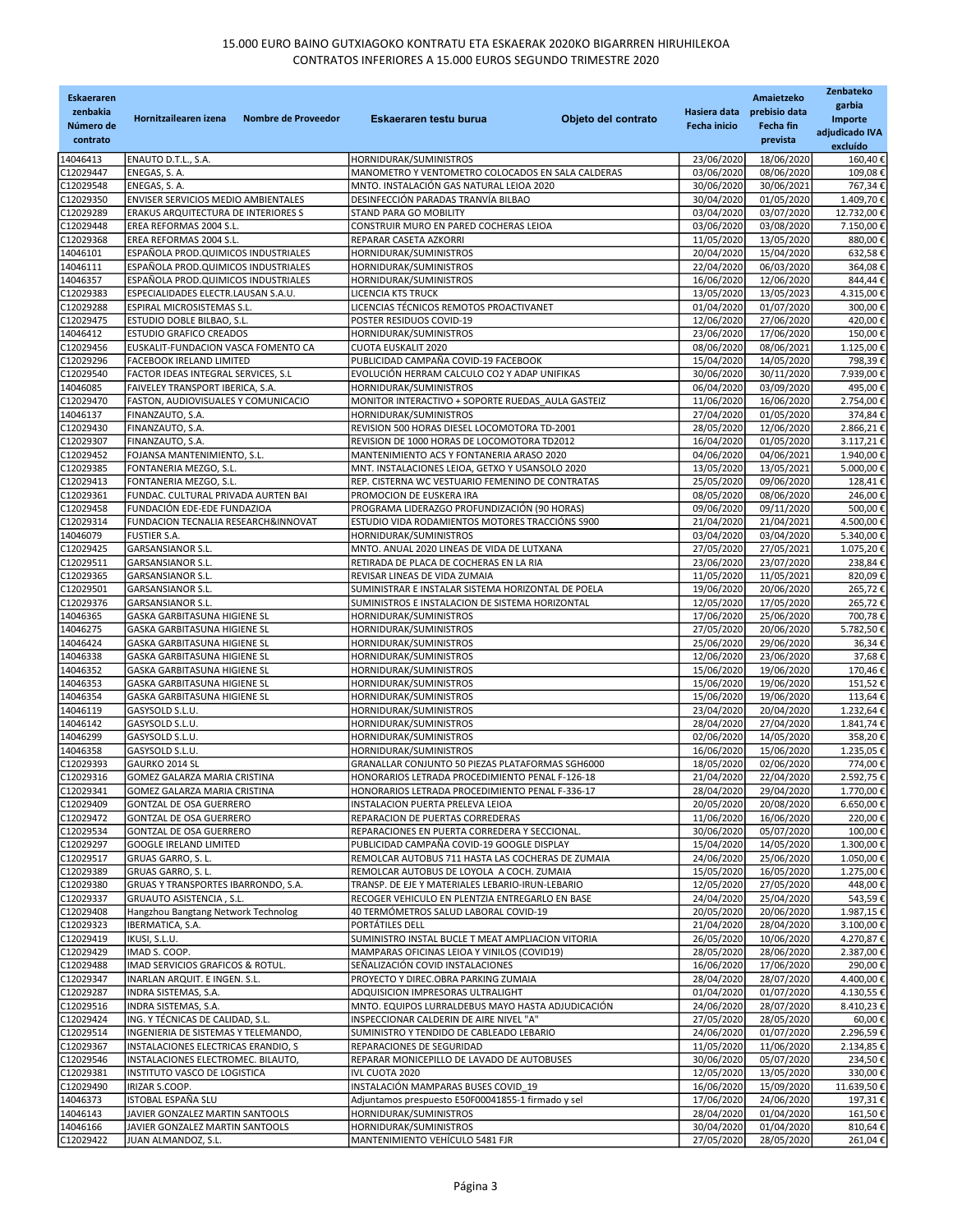| <b>Eskaeraren</b><br>zenbakia<br>Número de<br>contrato | Nombre de Proveedor<br>Hornitzailearen izena                   | Objeto del contrato<br>Eskaeraren testu burua                                                      | Hasiera data<br><b>Fecha inicio</b> | Amaietzeko<br>prebisio data<br>Fecha fin<br>prevista | Zenbateko<br>garbia<br>Importe<br>adjudicado IVA |
|--------------------------------------------------------|----------------------------------------------------------------|----------------------------------------------------------------------------------------------------|-------------------------------------|------------------------------------------------------|--------------------------------------------------|
|                                                        |                                                                |                                                                                                    |                                     |                                                      | excluído                                         |
| C12029346<br>C12029444                                 | JUAN ENRIQUE CANTERO GARMENDIA<br>JUAN JOSE MONTEJO, S.L.      | PUESTA EN MARCHA MAQUETA MUSEO HO<br>APERTURA DE MEAT LANDABERDE POR FALTA DE PILAS                | 28/04/2020<br>03/06/2020            | 28/05/2020<br>18/06/2020                             | 818,55 €<br>165,53€                              |
| C12029445                                              | JUAN JOSE MONTEJO, S.L.                                        | CAMBIO BATERIAS BOMBILLO INTERMODAL                                                                | 03/06/2020                          | 18/06/2020                                           | 182,34€                                          |
| C12029423                                              | JUAN JOSE MONTEJO, S.L.                                        | COLOCAR BOMBINES EN VESTUARIO DE TALLER                                                            | 27/05/2020                          | 28/05/2020                                           | 201,56€                                          |
| 14046278                                               | JUAN JOSE MONTEJO, S.L.                                        | HORNIDURAK/SUMINISTROS                                                                             | 29/05/2020                          | 29/05/2020                                           | 174,25€                                          |
| 14046280                                               | JUAN JOSE MONTEJO, S.L.                                        | HORNIDURAK/SUMINISTROS                                                                             | 01/06/2020                          | 08/06/2020                                           | 315,75€                                          |
| C12029550                                              | JUAN JOSE MONTEJO, S.L.                                        | LLAVES PARKING AMARA PARA PEAJE                                                                    | 30/06/2020                          | 01/07/2020                                           | 22,48€                                           |
| C12029417<br>14046391                                  | JUAN JOSE MONTEJO, S.L.<br>JUAN RAMON SAUBER, S.L.             | REPARACIÓN DE MANILLA<br>ASEPTIC GEL HIDROALCOHOLICO QUIMXEL. Entrega en tr                        | 26/05/2020<br>22/06/2020            | 26/06/2020<br>23/06/2020                             | 120,00€<br>1.110,00€                             |
| 14046183                                               | JUAN RAMON SAUBER, S.L.                                        | HORNIDURAK/SUMINISTROS                                                                             | 06/05/2020                          | 08/05/2020                                           | 100,80€                                          |
| 14046078                                               | JUAN RAMON SAUBER, S.L.                                        | HORNIDURAK/SUMINISTROS                                                                             | 03/04/2020                          | 16/04/2020                                           | 685,50€                                          |
| 14046184                                               | JUAN RAMON SAUBER, S.L.                                        | HORNIDURAK/SUMINISTROS                                                                             | 06/05/2020                          | 10/05/2020                                           | 584,96€                                          |
| 14046211                                               | JUAN RAMON SAUBER, S.L.                                        | HORNIDURAK/SUMINISTROS                                                                             | 11/05/2020                          | 11/05/2020                                           | 82,20€                                           |
| 14046392<br>14046315                                   | JUAN RAMON SAUBER, S.L.<br>JUAN RAMON SAUBER, S.L.             | HORNIDURAK/SUMINISTROS<br>HORNIDURAK/SUMINISTROS                                                   | 22/06/2020<br>08/06/2020            | 16/11/2020<br>19/10/2020                             | 6.255,00€<br>1.836,00€                           |
| 14046246                                               | JUPER BAT, S.A.U.                                              | HORNIDURAK/SUMINISTROS                                                                             | 21/05/2020                          | 29/05/2020                                           | 1.161,00€                                        |
| 14046247                                               | JUPER BAT, S.A.U.                                              | HORNIDURAK/SUMINISTROS                                                                             | 21/05/2020                          | 29/05/2020                                           | 2.899,20€                                        |
| C12029479                                              | KALTZADA EROSTARBE, S.L.                                       | ASESORAMIENTO COMUNICACION LURRALDEBUS                                                             | 16/06/2020                          | 16/07/2020                                           | 14.800,00 €                                      |
| C12029504                                              | KEYTRON ELECTRONICA, S.A.                                      | REPROGRAMACION RADIOS TRANVIAS S-500                                                               | 19/06/2020                          | 04/07/2020                                           | 450,00€                                          |
| C12029418                                              | KEYTRON ELECTRONICA, S.A.                                      | SUMINISTRO DE BATERIAS PARA WALKIES TETRA                                                          | 26/05/2020                          | 10/06/2020                                           | 516,00€                                          |
| 14046423<br>C12029336                                  | KLEER KIM, S.A.L.                                              | HORNIDURAK/SUMINISTROS                                                                             | 25/06/2020<br>24/04/2020            | 24/06/2020<br>24/05/2020                             | 1.207,00€<br>14.880,00€                          |
| C12029545                                              | KOALA ROTULACION, S.L.<br>LABORATORIO COTRAL, S.L.             | PRODUCCIÓN, COLOCACIÓN, RETIRADA VINILOS COVID-19<br>FABRICAR PROTECTORES AUDITIVOS PERSONALIZADOS | 30/06/2020                          | 05/07/2020                                           | 1.037,87€                                        |
| C12029551                                              | LANDETA BURDIN LANAK BERRIA, S.L.                              | REPARACIÓN TECHO AUTOMOTOR 3154                                                                    | 30/06/2020                          | 30/07/2020                                           | 4.910,00€                                        |
| C12029315                                              | LINARES FARIAS MARIA LUISA                                     | HONORARIOS PROCURADORA MARÍA LUISA                                                                 | 21/04/2020                          | 22/04/2020                                           | 416,54€                                          |
| 14046140                                               | LUBRICANTES ESPECIALES LANCAR, S.L.                            | HORNIDURAK/SUMINISTROS                                                                             | 27/04/2020                          | 04/05/2020                                           | 203,04€                                          |
| 14046269                                               | LUBRICANTES ESPECIALES LANCAR, S.L.                            | HORNIDURAK/SUMINISTROS                                                                             | 27/05/2020                          | 03/06/2020                                           | 203,04€                                          |
| C12029549                                              | Mª DEL CARMEN PEDRA CALDUCH                                    | REVISION GLP 4962 KHS                                                                              | 30/06/2020                          | 01/07/2020<br>03/08/2020                             | 72,25€<br>1.049,70€                              |
| C12029450<br>C12029304                                 | MABISA MOBILIARIO, S.L.<br>MAIZPIDE, S.COOP.LTDA               | ADQUISICION 3 SOFAS CUARTOS AGENTES GIPUZKOA<br>PROMOCION DE EUSKERA DAG                           | 03/06/2020<br>16/04/2020            | 16/05/2020                                           | 180,00€                                          |
| C12029518                                              | MAN. ELECTRO HIDRAULICA DEL NORTE,                             | MNTO. ANUAL 2020 CARRETILLAS LEBARIO Y LUTXANA                                                     | 24/06/2020                          | 24/06/2021                                           | 7.800,00€                                        |
| C12029352                                              | MEDICINA ANALITICA CONSUMIBLES MAC                             | MANTAS TÉRMICAS                                                                                    | 04/05/2020                          | 04/06/2020                                           | 791,87€                                          |
| 14046225                                               | MENDI-ONDO ELEKTRIZITATEA S,L                                  | HORNIDURAK/SUMINISTROS                                                                             | 14/05/2020                          | 24/04/2020                                           | 56,25€                                           |
| C12029538                                              | MENDI-ONDO ELEKTRIZITATEA S,L                                  | INSTALACION CAJA Y MANDOS DE ENCENDIDO ELGOIBAR                                                    | 30/06/2020                          | 30/07/2020                                           | 1.176,09€                                        |
| C12029446<br>C12029465                                 | MENDI-ONDO ELEKTRIZITATEA S,L<br>MENDI-ONDO ELEKTRIZITATEA S,L | SUSTITUIR ANTENA DE TELEVISION<br><b>SUSTITUIR PROYECTOR</b>                                       | 03/06/2020<br>09/06/2020            | 04/06/2020<br>14/06/2020                             | 243,20€<br>1.783,32€                             |
| C12029460                                              | MIREN LASA EZKURRA                                             | DERECHOS PROCURADORA MIREN LASA F-399-17                                                           | 09/06/2020                          | 10/06/2020                                           | 63,16€                                           |
| C12029379                                              | MODESTO GARCIA E HIJOS, S.L.                                   | MANT.2020 BOTELLAS DE OXIGENO Y ACETILENO                                                          | 12/05/2020                          | 12/05/2021                                           | 738,00€                                          |
| C12029474                                              | MONDRAGON LINGUA S.COOP.                                       | TRADUCTOR AUTOMATICO MONDRAGON LINGUA                                                              | 11/06/2020                          | 11/07/2020                                           | 1.068,00€                                        |
| C12029405                                              | MONTAJES ELECTRICOS SAN IGNACIO SL                             | REPARACION DISCO CATENARIA Y FOCOS PLAYA VIAS.ARAS                                                 | 20/05/2020                          | 27/05/2020                                           | 628,60€                                          |
| C12029427                                              | MONTAJES MIKABER, S.L.                                         | COLOCAR MARCAS SEPARACIÓN SUELO COVID19                                                            | 27/05/2020                          | 28/05/2020                                           | 40,00€                                           |
| C12029428                                              | MONTAJES MIKABER, S.L.                                         | MAMAPARAS OIT GASTEIZ (COVID-19)                                                                   | 27/05/2020                          | 11/06/2020                                           | 995,76€                                          |
| C12029439<br>C12029436                                 | MONTAJES MIKABER, S.L.<br>MONTAJES MIKABER, S.L.               | MAMPARA OAC AMARA (COVID-19)<br>MONTAJE MAMPARAS PROTECCIÓN COVID19 MUSEO                          | 01/06/2020<br>29/05/2020            | 16/06/2020<br>30/05/2020                             | 781,25€<br>895,76€                               |
| 14046126                                               | MONTEARENAS, S.A.U                                             | HORNIDURAK/SUMINISTROS                                                                             | 23/04/2020                          | 30/03/2020                                           | 31,00€                                           |
| C12029312                                              | MONTEARENAS, S.A.U.                                            | LICENC. ANUAL PROGRAMA DIAGNOSIS JALTEST ZYA-20                                                    | 20/04/2020                          | 22/03/2021                                           | 1.810,00€                                        |
| C12029537                                              | MONTTE, S.L.                                                   | ADQUISICIÓN TAQUILLAS VESTUARIO FEMENINO ZUMAIA                                                    | 30/06/2020                          | 30/07/2020                                           | 721,58€                                          |
| C12029473                                              | MONTTE, S.L.                                                   | BALDA INTERIOR DE TAQUILLA NEW LINE                                                                | 11/06/2020                          | 11/07/2020                                           | 616,32€                                          |
| 14046248                                               | MONTTE, S.L.                                                   | C7978A KIT LIMPIEZA ULTRIUM                                                                        | 21/05/2020                          | 21/05/2020                                           | 72,32€                                           |
| 14046099<br>14046100                                   | MONTTE, S.L.<br>MONTTE, S.L.                                   | HORNIDURAK/SUMINISTROS<br>HORNIDURAK/SUMINISTROS                                                   | 20/04/2020<br>20/04/2020            | 16/04/2020<br>24/03/2020                             | 145,80€<br>206,55€                               |
| 14046281                                               | MONTTE, S.L.                                                   | HORNIDURAK/SUMINISTROS                                                                             | 01/06/2020                          | 07/05/2020                                           | 60,75€                                           |
| 14046235                                               | MONTTE, S.L.                                                   | HORNIDURAK/SUMINISTROS                                                                             | 19/05/2020                          | 26/05/2020                                           | 195,36€                                          |
| C12029331                                              | MORA HERNANDEZ DAVID                                           | REUBICACIÓN MANDO GIRABOGIES POR ESTANTERIAS                                                       | 23/04/2020                          | 08/05/2020                                           | 378,63€                                          |
| C12029344                                              | NAUTICA LEIOA, S.L.                                            | FABRICAR CODO PARAGOLPES                                                                           | 28/04/2020                          | 28/05/2020                                           | 320,00€                                          |
| 14046393<br>14046207                                   | NETYA FERHIGIENE, S.L.                                         | GEL HIDROALCOHOLICO S'NONAS                                                                        | 22/06/2020                          | 03/11/2020<br>11/05/2020                             | 4.285,71€<br>648,00€                             |
| 14046208                                               | NETYA FERHIGIENE, S.L.<br>NETYA FERHIGIENE, S.L.               | HORNIDURAK/SUMINISTROS<br>HORNIDURAK/SUMINISTROS                                                   | 11/05/2020<br>11/05/2020            | 11/05/2020                                           | 55,00€                                           |
| 14046249                                               | NETYA FERHIGIENE, S.L.                                         | HORNIDURAK/SUMINISTROS                                                                             | 21/05/2020                          | 26/05/2020                                           | 2.212,80€                                        |
| 14046272                                               | NETYA FERHIGIENE, S.L.                                         | HORNIDURAK/SUMINISTROS                                                                             | 27/05/2020                          | 03/06/2020                                           | 116,00€                                          |
| 14046340                                               | NUEVAS ESTRATEGIAS DE MANTENIMIENTO                            | HORNIDURAK/SUMINISTROS                                                                             | 12/06/2020                          | 03/07/2020                                           | 385,00€                                          |
| C12029435                                              | OLD PORT FILMS, S.L.                                           | VIDEO CORPORATIVO EUSKOTREN COVID19                                                                | 29/05/2020                          | 03/06/2020                                           | 2.814,50€                                        |
| 14046390                                               | OMNIFECT IBERICA SL                                            | HORNIDURAK/SUMINISTROS                                                                             | 22/06/2020                          | 07/07/2020                                           | 4.050,00 €                                       |
| 14046385<br>C12029480                                  | ONATEK DIGITAL, S.L.<br>ONDOAN SERVICIOS, S.A.                 | HORNIDURAK/SUMINISTROS<br>2020 - MANTENIMIENTO CLIMATIZACIÓN LEBARIO                               | 19/06/2020<br>16/06/2020            | 18/06/2020<br>16/12/2020                             | 750,00€<br>6.673,75€                             |
| 14046157                                               | OX COMPAÑÍA DE TRATAMIENTO DE AGUAS                            | HORNIDURAK/SUMINISTROS                                                                             | 29/04/2020                          | 06/05/2020                                           | 1.680,00€                                        |
| 14046263                                               | OX COMPAÑÍA DE TRATAMIENTO DE AGUAS                            | HORNIDURAK/SUMINISTROS                                                                             | 26/05/2020                          | 01/06/2020                                           | 75,00 €                                          |
| 14046375                                               | OX COMPAÑÍA DE TRATAMIENTO DE AGUAS                            | HORNIDURAK/SUMINISTROS                                                                             | 17/06/2020                          | 24/06/2020                                           | 2.520,00€                                        |
| 14046086                                               | PAPYNDUX, S.A.                                                 | HORNIDURAK/SUMINISTROS                                                                             | 07/04/2020                          | 15/04/2020                                           | 561,27€                                          |
| 14046087                                               | PAPYNDUX, S.A.                                                 | HORNIDURAK/SUMINISTROS                                                                             | 07/04/2020                          | 15/04/2020                                           | 77,30€                                           |
| 14046088<br>14046326                                   | PAPYNDUX, S.A.<br>PAPYNDUX, S.A.                               | HORNIDURAK/SUMINISTROS<br>HORNIDURAK/SUMINISTROS                                                   | 07/04/2020<br>09/06/2020            | 15/04/2020<br>15/06/2020                             | 135,21€<br>160,54€                               |
| 14046328                                               | PAPYNDUX, S.A.                                                 | HORNIDURAK/SUMINISTROS                                                                             | 10/06/2020                          | 16/06/2020                                           | 138,44 €                                         |
| 14046419                                               | PECOMARK, S.A.                                                 | HORNIDURAK/SUMINISTROS                                                                             | 24/06/2020                          | 09/07/2020                                           | 279,10€                                          |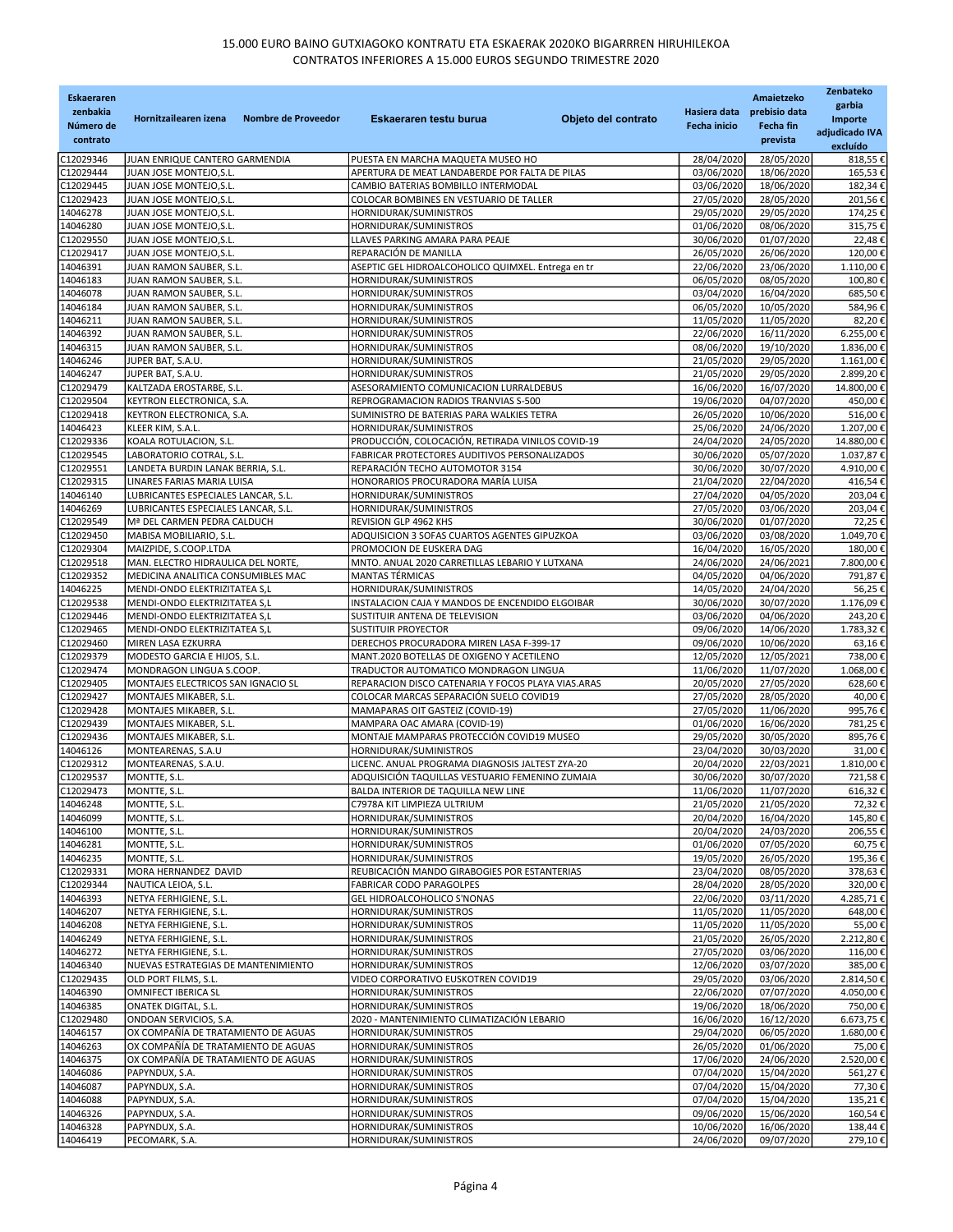| <b>Eskaeraren</b><br>zenbakia<br>Número de<br>contrato | Hornitzailearen izena<br>Nombre de Proveedor                      | Eskaeraren testu burua<br>Objeto del contrato                                                         | Hasiera data<br><b>Fecha inicio</b> | Amaietzeko<br>prebisio data<br>Fecha fin<br>prevista | Zenbateko<br>garbia<br>Importe<br>adjudicado IVA<br>excluído |
|--------------------------------------------------------|-------------------------------------------------------------------|-------------------------------------------------------------------------------------------------------|-------------------------------------|------------------------------------------------------|--------------------------------------------------------------|
| 14046415                                               | PECOMARK, S.A.                                                    | HORNIDURAK/SUMINISTROS                                                                                | 23/06/2020                          | 01/07/2020                                           | 43,50€                                                       |
| 14046102                                               | PENTER COMERCIAL, S.A.                                            | HORNIDURAK/SUMINISTROS                                                                                | 20/04/2020                          | 20/04/2020                                           | 419,00€                                                      |
| 14046293                                               | PENTER COMERCIAL, S.A.                                            | HORNIDURAK/SUMINISTROS                                                                                | 01/06/2020                          | 29/05/2020                                           | 110,00€                                                      |
| C12029392                                              | PENTER COMERCIAL, S.A.                                            | SUMINISTRO PEQUEÑO EQUIPAMIENTO INFORMÁTICO                                                           | 18/05/2020                          | 25/05/2020                                           | 704,60€                                                      |
| 14046090                                               | PENTER COMERCIAL, S.A.                                            | HORNIDURAK/SUMINISTROS                                                                                | 07/04/2020                          | 14/04/2020                                           | 118,00€                                                      |
| 14046253                                               | PENTER COMERCIAL, S.A.                                            | HORNIDURAK/SUMINISTROS                                                                                | 22/05/2020                          | 27/05/2020                                           | 45,00€                                                       |
| C12029293                                              | PERMACA S.L.                                                      | REPARACIÓN PUERTAS CRISTAL AUTOMATICAS EDIFICIO                                                       | 15/04/2020                          | 30/04/2020                                           | 1.657,40€                                                    |
| C12029395                                              | PKF ATTEST ITC, S.L.                                              | ASESORAMIENTO PROTECCIÓN DATOS                                                                        | 19/05/2020                          | 13/06/2020                                           | 2.250,00€                                                    |
| C12029300                                              | POCH ANDRES JORDI                                                 | GRABACION DE MENSAJES CORONAVIRUS EN BILINGUE                                                         | 15/04/2020                          | 30/04/2020                                           | 300,00€                                                      |
| C12029507                                              | POZO DE COLORES, S.L.                                             | DESMONTAJE/MONTAJE VINILOS EN CORTAVIENTOS COVID                                                      | 22/06/2020                          | 07/07/2020                                           | 14.715,00€                                                   |
| C12029495                                              | PRINTHAUS, S.L.                                                   | COLOCACIÓN MAMPARAS ATXURI Y AMARA POR COVID-19                                                       | 17/06/2020                          | 24/06/2020                                           | 1.536,24€                                                    |
| C12029553                                              | PRINTHAUS, S.L.                                                   | TRABJOS IMPRESION 500 LI49 Y 120 CORRETURNOS BUSES                                                    | 30/06/2020                          | 05/07/2020                                           | 3.592,00€<br>5.982,40€                                       |
| C12029541<br>C12029345                                 | PUNZONADOS DE MATERIALES SL<br>RADIADORES SANTI, S.L.             | FABRICACION PROTOTIPO SOPORTE MONITOR TACTIL<br>REV. REPARACION. A.A. ROBANAIR AC790PRO               | 30/06/2020<br>28/04/2020            | 30/09/2020<br>28/05/2020                             | 275,00€                                                      |
| C12029343                                              | RADIADORES SANTI, S.L.                                            | REVI Y REPA. AIRE ACONDICIONADO WIGAN 150 HP.                                                         | 28/04/2020                          | 28/05/2020                                           | 380,00€                                                      |
| 14046068                                               | RADIO RHIN, S.A.                                                  | HORNIDURAK/SUMINISTROS                                                                                | 02/04/2020                          | 25/03/2020                                           | 394,20€                                                      |
| 14046162                                               | RADIO RHIN, S.A.                                                  | HORNIDURAK/SUMINISTROS                                                                                | 30/04/2020                          | 29/04/2020                                           | 74,38€                                                       |
| 14046261                                               | RADIO RHIN, S.A.                                                  | HORNIDURAK/SUMINISTROS                                                                                | 26/05/2020                          | 19/05/2020                                           | 337,18€                                                      |
| 14046300                                               | RADIO RHIN, S.A.                                                  | HORNIDURAK/SUMINISTROS                                                                                | 02/06/2020                          | 29/05/2020                                           | 367,58€                                                      |
| 14046344                                               | RADIO RHIN, S.A.                                                  | HORNIDURAK/SUMINISTROS                                                                                | 15/06/2020                          | 09/06/2020                                           | 80.92€                                                       |
| C12029404                                              | RAFAEL ALCORTA Y ABOGADOS, S.L.                                   | SERV. ABOGADOS LABORALISTAS AUTOS 107-2019                                                            | 20/05/2020                          | 21/05/2020                                           | 587,00€                                                      |
| C12029308                                              | RAFAEL ALCORTA Y ABOGADOS, S.L.                                   | SERV. ABOGADOS LABORALISTAS AUTOS 20-2020                                                             | 16/04/2020                          | 17/04/2020                                           | 1.200,00€                                                    |
| 14046418                                               | RECAMBIOS SAGASTA, S.L.                                           | HORNIDURAK/SUMINISTROS                                                                                | 24/06/2020                          | 28/06/2020                                           | 31,80€                                                       |
| 14046298                                               | RECAMBIOS SAGASTA, S.L.                                           | HORNIDURAK/SUMINISTROS                                                                                | 01/06/2020                          | 28/05/2020                                           | 31,80€                                                       |
| 14046384                                               | RECUPERACIÓN DE PALETS ALAVESES, S.                               | HORNIDURAK/SUMINISTROS                                                                                | 19/06/2020                          | 26/06/2020                                           | 2.370.00€                                                    |
| 14046309<br>14046433                                   | RODAMIENTOS Y SERVICIOS, S.L.                                     | HORNIDURAK/SUMINISTROS                                                                                | 04/06/2020<br>30/06/2020            | 05/03/2021<br>07/07/2020                             | 2.000,00€                                                    |
| 14046132                                               | RODAMIENTOS Y SERVICIOS, S.L.<br><b>ROEIRASA</b>                  | HORNIDURAK/SUMINISTROS<br>HORNIDURAK/SUMINISTROS                                                      | 27/04/2020                          | 04/05/2020                                           | 288,32€<br>71,20€                                            |
| C12029294                                              | ROTUCOLOR 2003, S.L.                                              | REPARACIÓN SEÑAL UROLA Y TRANSMISIÓN SEÑAL ROBLA                                                      | 15/04/2020                          | 15/05/2020                                           | 1.023,00€                                                    |
| C12029486                                              | S.E. DE CARBUROS METALICOS, S.A.                                  | MNTO. 2020 BOTELLA REFRIGERANTE                                                                       | 16/06/2020                          | 16/06/2021                                           | 63,32€                                                       |
| C12029503                                              | S.GALLARDO S.L.U.-MECALUX                                         | 2020 - INSPECCIÓN TÉCNICA ESTANTERIAS METÁLICAS                                                       | 19/06/2020                          | 19/12/2020                                           | 4.045,98€                                                    |
| C12029539                                              | SACINE EQUIP. INDUSTRIAL, S.L.                                    | FABRICACION Y COLOCACION PUERTA Nº 16 ARASO                                                           | 30/06/2020                          | 30/07/2020                                           | 3.575,00€                                                    |
| C12029360                                              | SACINE EQUIP. INDUSTRIAL, S.L.                                    | RECEPTOR MANDO A DISTANCIA PARA PUERTA DE ACCESO                                                      | 08/05/2020                          | 08/06/2020                                           | 384,00€                                                      |
| C12029378                                              | SACINE EQUIP. INDUSTRIAL, S.L.                                    | REP. BARRERA ACCESO A INSTALACIONES LEBARIO                                                           | 12/05/2020                          | 27/05/2020                                           | 470,00€                                                      |
| C12029531                                              | SANCHEZ FELIX JOSE LUIS                                           | HONORARIOS LETRADO JOSE LUIS SANCHEZ D.P. 442/2018                                                    | 30/06/2020                          | 01/07/2020                                           | 933,75€                                                      |
| 14046178                                               | SANDVIK ESPAÑOLA, S.A.                                            | HORNIDURAK/SUMINISTROS                                                                                | 05/05/2020                          | 12/05/2020                                           | 187,00€                                                      |
| C12029441                                              | SCHNEIDER ELECTRIC ESPAÑA S.A.                                    | MANTENIMIENTO PLC+VARIADOR TRACCION FUNICULAR                                                         | 02/06/2020                          | 19/05/2021                                           | 4.000,00€                                                    |
| C12029403<br>C12029324                                 | SCHNEIDER ELECTRIC IT SPAIN S.L.<br>SECHERON HASLER IBERICA, S.L. | MANTENIMIENTO 2020 S.A.I. MOTOR TRACCION FUNICULAR<br>REP. REGISTRADOR JURIDICO SN08051015 LOCOMOTORA | 20/05/2020<br>22/04/2020            | 04/06/2020<br>30/04/2020                             | 1.936,36€<br>3.194,50€                                       |
| C12029318                                              | SEGURILIGHT SEÑALIZACION, S.L.L.                                  | SEÑALES EN VINILO PARA LOCOMOTORAS                                                                    | 21/04/2020                          | 06/05/2020                                           | 154,00€                                                      |
| C12029432                                              | SEGURILIGHT SEÑALIZACION, S.L.L.                                  | SEÑALITICA PARA SUELOS MOVILIDAD POR CORONAVIRUS                                                      | 29/05/2020                          | 13/06/2020                                           | 4.650,80 €                                                   |
| C12029484                                              | SEGURILIGHT SEÑALIZACION, S.L.L.                                  | SEÑALIZACIÓN INSTALACIONES SUELO COVID-19                                                             | 16/06/2020                          | 17/06/2020                                           | 354,00€                                                      |
| C12029515                                              | SEGURILIGHT SEÑALIZACION, S.L.L.                                  | VINILOS VELOCIDADES MAX. PARA MATERIAL MOVIL                                                          | 24/06/2020                          | 09/07/2020                                           | 150.00€                                                      |
| 14046325                                               | SEIN BATU, S.L.                                                   | HORNIDURAK/SUMINISTROS                                                                                | 09/06/2020                          | 05/06/2020                                           | 6,29€                                                        |
| 14046203                                               | SERKONTEN - SCIO. CONT. HIGIENICO                                 | HORNIDURAK/SUMINISTROS                                                                                | 08/05/2020                          | 08/05/2020                                           | 216,00€                                                      |
| C12029372                                              | SERNIVEL3, S.L.                                                   | SUMINISTRO DE LICENCIAS REALCONNECT 0365                                                              | 12/05/2020                          | 27/05/2020                                           | 4.149,04€                                                    |
| C12029325                                              | SERVYTRONIX, S.L.                                                 | CALIBRACIÓN AUDIÓMETRO                                                                                | 22/04/2020                          | 22/05/2020                                           | 231.51€                                                      |
| 14046409                                               | SETALDE, S. A                                                     | COSTE RECICLADO RD 208/2005 RD 206/2008; SYLF1017                                                     | 23/06/2020                          | 27/06/2020                                           | 18,84€                                                       |
| 14046434                                               | SETALDE, S. A                                                     | HORNIDURAK/SUMINISTROS                                                                                | 30/06/2020                          | 06/07/2020                                           | 69,00€                                                       |
| 14046219<br>C12029457                                  | SETALDE, S. A                                                     | HORNIDURAK/SUMINISTROS<br>INSPECCION ANUAL APQ SEGUN RD 656/2017                                      | 13/05/2020<br>09/06/2020            | 25/05/2020<br>09/08/2020                             | 71,53€<br>7.700,00€                                          |
| C12029373                                              | SGS TECNOS S.A.<br>SGS TECNOS S.A.                                | HORNIDURAK/SUMINISTROS                                                                                | 12/05/2020                          | 12/07/2020                                           | 850.00€                                                      |
| 14046282                                               | SIBELCO MINERALES, S.A.                                           | HORNIDURAK/SUMINISTROS                                                                                | 01/06/2020                          | 19/05/2020                                           | 362,11€                                                      |
| 14046332                                               | SIBELCO MINERALES, S.A.                                           | HORNIDURAK/SUMINISTROS                                                                                | 11/06/2020                          | 12/06/2020                                           | 349.90€                                                      |
| 14046395                                               | SIFRA FERRETERIA, S.L.                                            | HORNIDURAK/SUMINISTROS                                                                                | 23/06/2020                          | 27/06/2020                                           | 53,69€                                                       |
| C12029332                                              | SIROPE AGECIA CREATIVA SL                                         | CONTRATACIÓN PUBLICIDAD EN RRSS                                                                       | 23/04/2020                          | 23/06/2020                                           | 2.982,12€                                                    |
| C12029536                                              | SPECIALIST COMPUTER CENTRES, SL                                   | WEBCAMS CON MICRÓFONO                                                                                 | 30/06/2020                          | 21/07/2020                                           | 295,00€                                                      |
| 14046089                                               | STAPLES PRODUCTOS DE OFICINA, S.L.U                               | HORNIDURAK/SUMINISTROS                                                                                | 07/04/2020                          | 08/04/2020                                           | 412,20€                                                      |
| 14046330                                               | STAPLES PRODUCTOS DE OFICINA, S.L.U                               | HORNIDURAK/SUMINISTROS                                                                                | 10/06/2020                          | 10/06/2020                                           | 151,70€                                                      |
| 14046372                                               | STAPLES PRODUCTOS DE OFICINA, S.L.U                               | Staples Dispensador de toallitas de papel para man                                                    | 17/06/2020                          | 17/06/2020                                           | 215,28€                                                      |
| 14046417                                               | SUMINISTROS BALMASEDA, S.L.                                       | HORNIDURAK/SUMINISTROS                                                                                | 24/06/2020                          | 28/06/2020                                           | 43,75€                                                       |
| 14046311<br>C12029411                                  | SUMINISTROS BALMASEDA, S.L.<br>SUMINISTROS BEZABALA SA            | HORNIDURAK/SUMINISTROS<br>CORTE DEL CABLE DEL FUNICULAR                                               | 05/06/2020<br>25/05/2020            | 08/06/2020<br>09/06/2020                             | 112,99€<br>2.200,00€                                         |
| 14046232                                               | SUMINISTROS MUGARRA, S.L.                                         | HORNIDURAK/SUMINISTROS                                                                                | 18/05/2020                          | 22/05/2020                                           | 71,80€                                                       |
| 14046227                                               | SUMINISTROS MUGARRA, S.L.                                         | HORNIDURAK/SUMINISTROS                                                                                | 14/05/2020                          | 22/05/2020                                           | 75,90€                                                       |
| 14046400                                               | SUMINISTROS MUGARRA, S.L.                                         | HORNIDURAK/SUMINISTROS                                                                                | 23/06/2020                          | 30/06/2020                                           | 31,20€                                                       |
| 14046171                                               | SUMINISTROS MUGARRA, S.L.                                         | HORNIDURAK/SUMINISTROS                                                                                | 04/05/2020                          | 11/05/2020                                           | 138,30€                                                      |
| 14046308                                               | SUMINISTROS PRADA S.L.                                            | HORNIDURAK/SUMINISTROS                                                                                | 04/06/2020                          | 09/06/2020                                           | 71,40€                                                       |
| 14046067                                               | SUMINISTROS PRADA S.L.                                            | HORNIDURAK/SUMINISTROS                                                                                | 01/04/2020                          | 05/04/2020                                           | 338,56€                                                      |
| 14046139                                               | SUMINISTROS PRADA S.L.                                            | HORNIDURAK/SUMINISTROS                                                                                | 27/04/2020                          | 04/05/2020                                           | 111,00€                                                      |
| 14046241                                               | SUMINISTROS PRADA S.L.                                            | HORNIDURAK/SUMINISTROS                                                                                | 20/05/2020                          | 27/05/2020                                           | 92,00€                                                       |
| C12029437                                              | SUMINISTROS PRADA S.L.                                            | SEÑALIZACION LLAVE DE CORTE                                                                           | 29/05/2020                          | 30/05/2020                                           | 29,50€                                                       |
| 14046396<br>14046188                                   | SUNSUNDEGUI, S.A.<br>SUQUISA, S.L.U.                              | HORNIDURAK/SUMINISTROS<br>HORNIDURAK/SUMINISTROS                                                      | 23/06/2020<br>07/05/2020            | 16/06/2020<br>08/05/2020                             | 487,99€<br>124,80€                                           |
|                                                        |                                                                   |                                                                                                       |                                     |                                                      |                                                              |